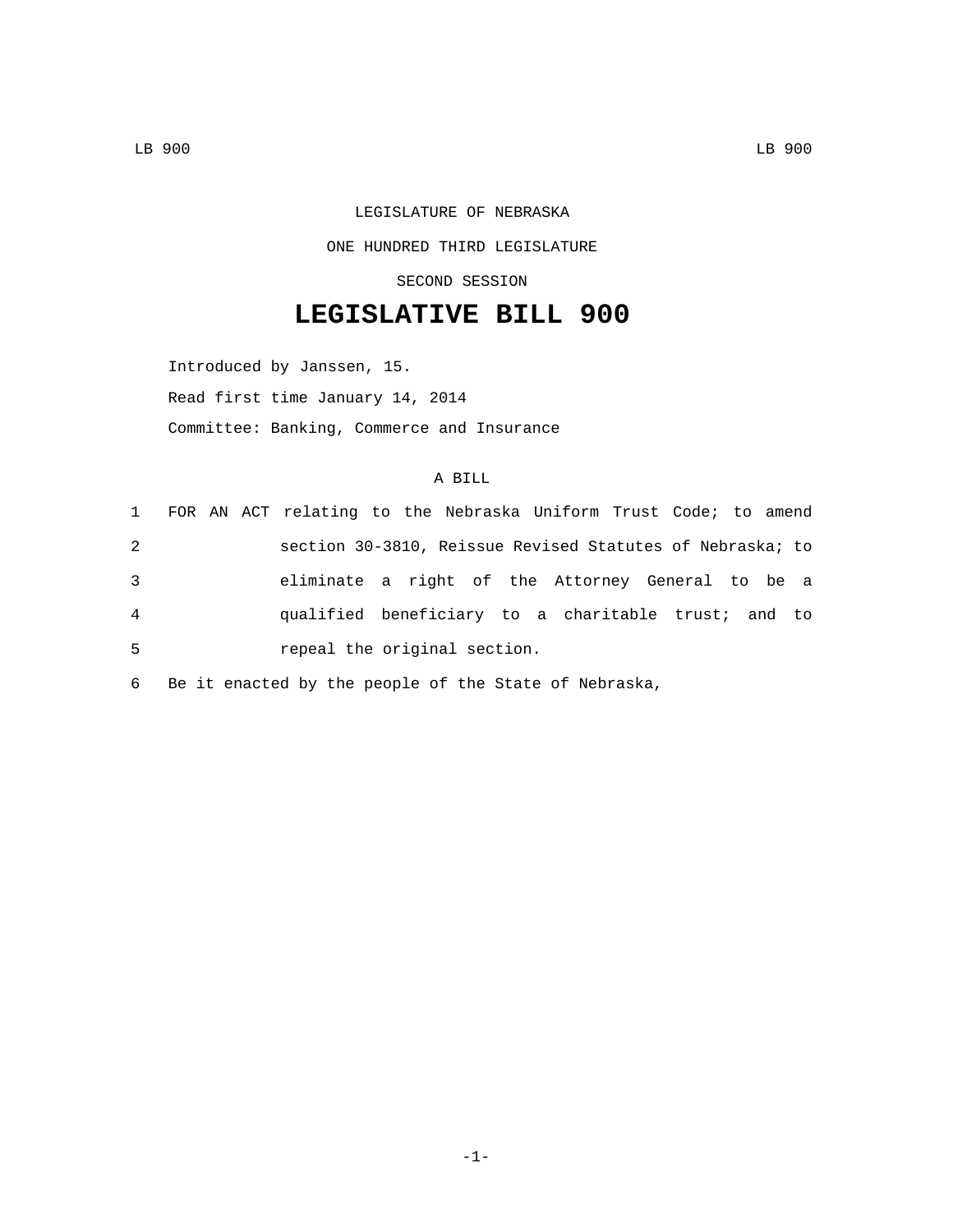LB 900 LB 900

 Section 1. Section 30-3810, Reissue Revised Statutes of 2 Nebraska, is amended to read: 30-3810 (UTC 110) (a) Whenever notice to qualified beneficiaries of a trust is required under the Nebraska Uniform Trust Code, the trustee must also give notice to any other beneficiary who 6 has sent the trustee a request for notice. (b) A charitable organization expressly designated to receive distributions under the terms of a charitable trust has the rights of a qualified beneficiary under the code if the charitable organization, on the date the charitable organization's qualification is being determined:11 (1) is a distributee or permissible distributee of trust 13 income or principal; (2) would be a distributee or permissible distributee of trust income or principal upon the termination of the interests of other distributees or permissible distributees then receiving or 17 eligible to receive distributions; or (3) would be a distributee or permissible distributee of trust income or principal if the trust terminated on that date. (c) A person appointed to enforce a trust created for the care of an animal or another noncharitable purpose as provided in section 30-3834 or 30-3835 has the rights of a qualified beneficiary 23 under the code. 24 (d) The Attorney General has the rights of a qualified

-2-

beneficiary with respect to a charitable trust having its principal